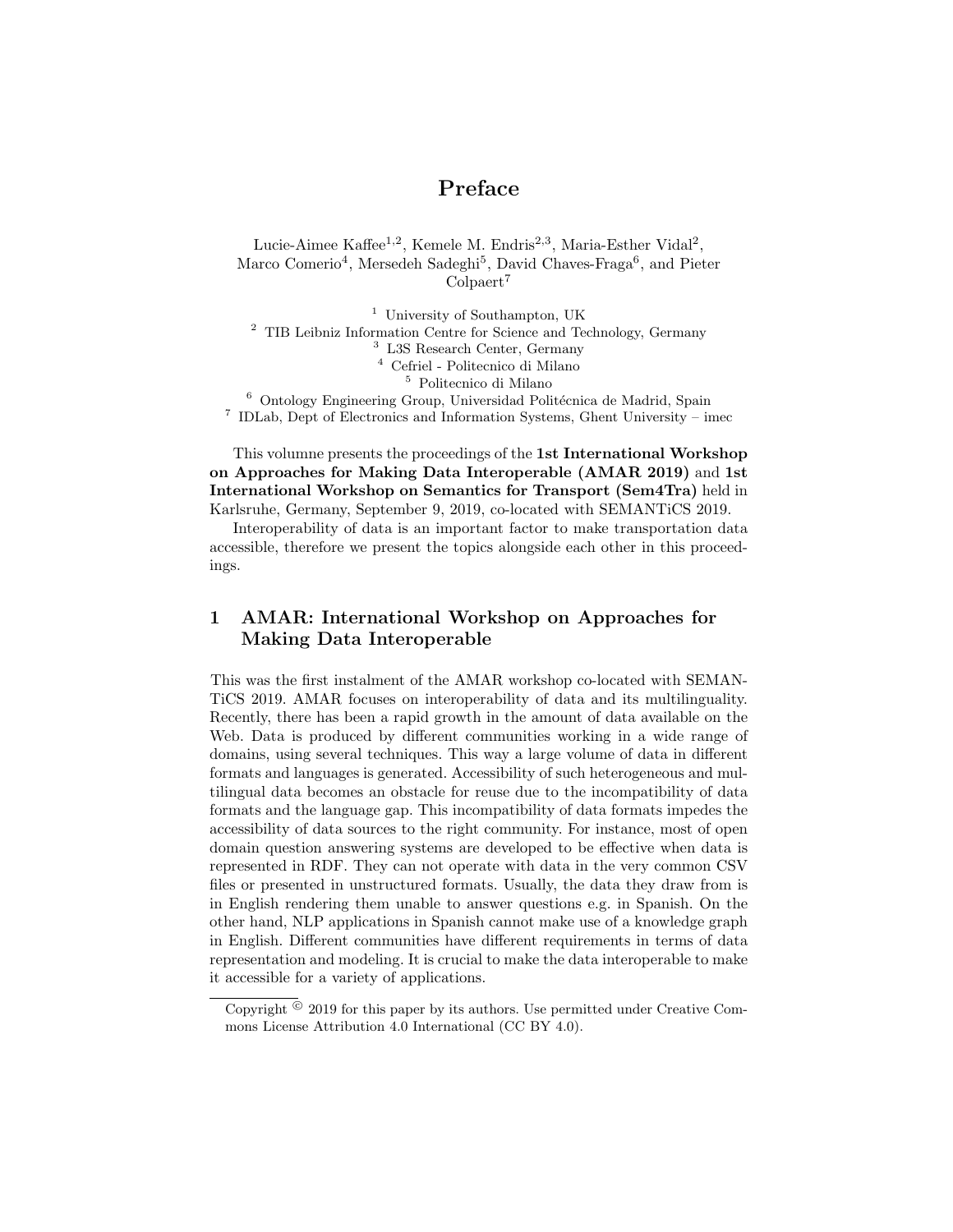#### 2 AMAR2019 & Sem4Tra2019

The articles included in this volume went through a peer-review process where each submission was reviewed by at least three reviewers. We accepted three research papers. The articles tackle open problems and techniques for interoperability issues in data such as in research data management, quality issues in mapping rules, and access methods. The workshop program included a keynote talk by Prof. Dr. Maria-Esther Vidal, head of Scientific Data Management lab at the Leibniz Information Centre For Science and Technology University Library (TIB), Germany, and a full professor (on-leave) at Universidad Simn Bolvar (USB), Venezuela. Additionally, a panel discussion on different interoperability issues in syntatic, schematic and semantic level as well as in terms of multilinguality (language barriers).

### 2 Sem4Tra: International Workshop on Semantics for Transport

This was the first instalment of the Sem4Tra workshop co-located with SE-MANTiCS 2019. It is focused on the application of semantic technologies over the transport domain and its heterogeneous data, with a particular focus on how these technologies could facilitate the Mobility-as-a-Service (MaaS) paradigm.

The MaaS paradigm consists in the integration of various forms of transport services into a single mobility service. The goal is to provide a traveler with the service needed for a door-to-door travel under a single payment whilst integrating disparate modes of mobility (public transport, car- or bike-sharing, taxi/car rental, or a combination thereof) under one travel experience.

After years of conceptualization and strategizing, MaaS is becoming a present reality rather than a future goal. However, many challenges remain unanswered. The development of multimodal travel information, planning and booking services, and the interoperability between business applications is currently limited due to the fragmentation and incompatibility of interchange formats and protocols both within and across transport sectors.

The technology known as RDF, Linked Data and the Semantic Web, proposes a framework to discuss the semantics of terms in a decentralized fashion on web-scale. As MaaS is decentralized by definition, the Sem4Tra workshop targets researchers and practitioners that are contributing to transform the transportation sector by proposing new semantic-based solutions to achieve the MaaS objectives. Moreover, Sem4Tra is an opportunity for disseminating and discussing use cases and studies showing the application of semantic technologies in the Transport domain to tackle the above-mentioned challenges.

The articles included in this volume went through a peer-review process where each submission was reviewed by at least two reviewers. We accepted five papers: two position papers and three demo papers. The articles tackle open problems and techniques about the management and interoperability of transport data using semantic web technologies. The workshop program included a keynote from Riccardo Santoro, the Head of Innovation Programmes at Ferrovie dello Stato Italiane (Trenitalia).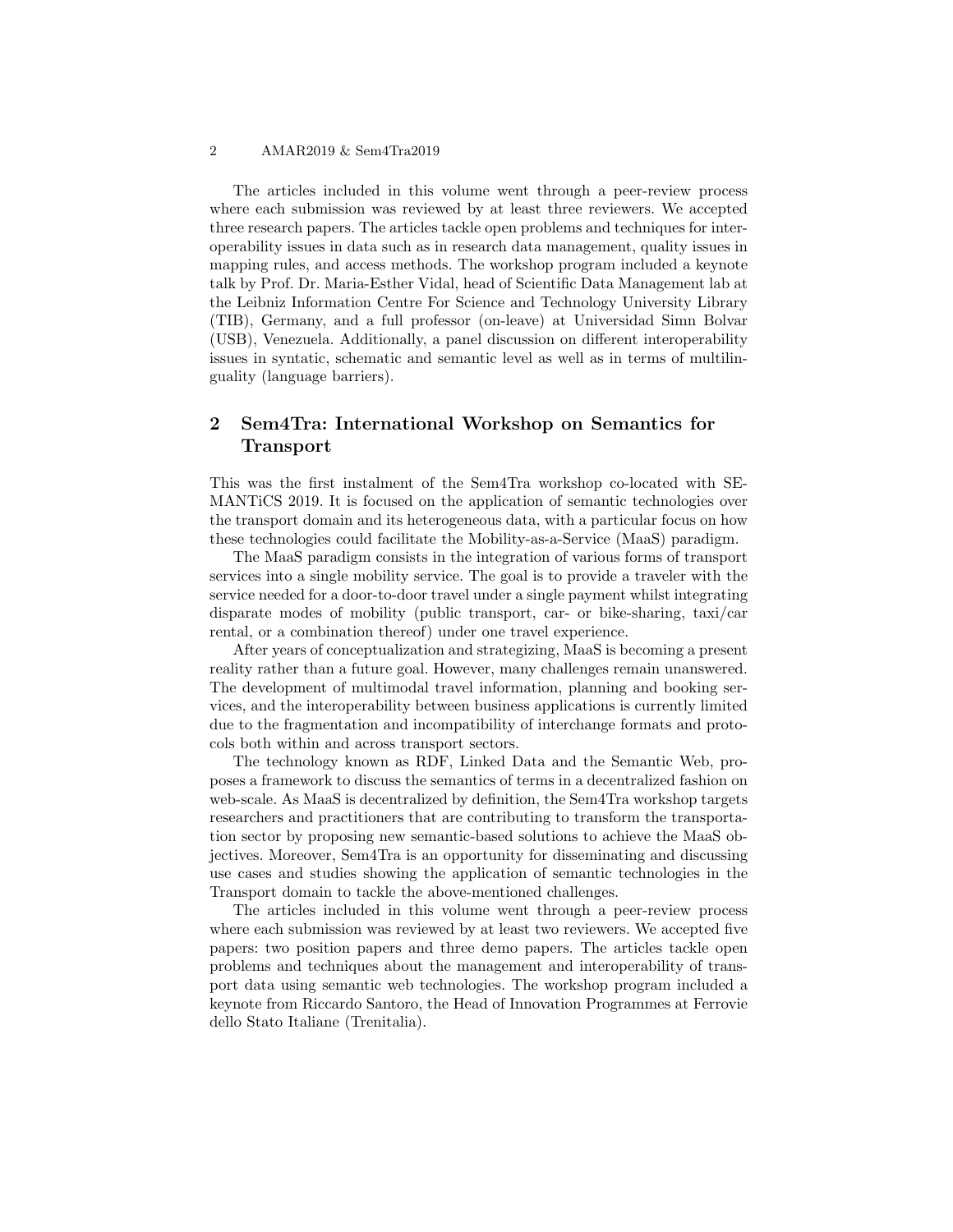#### Organizing Committee: AMAR

- Lucie-Aimée Kaffee, University of Southampton, UK  $&$  TIB Leibniz Information Centre for Science and Technology, Germany
- Kemele M. Endris, L3S Research Center, Germany & TIB Leibniz Information Centre for Science and Technology, Germany
- Maria-Esther Vidal, TIB Leibniz Information Centre for Science and Technology, Germany

#### Organizing Committee: Sem4Tra

- Marco Comerio, CEFRIEL
- Mersedeh Sadeghi, Politecnico di Milano
- David Chaves-Fraga, Ontology Engineering Group, Universidad Polit´ecnica de Madrid
- Pieter Colpaert, IDLab, Dept of Electronics and Information Systems, Ghent University

#### Programme Committee: AMAR

- Maribel Acosta, Karlsruhe Institute of Technology
- David Chaves-Fraga, Universidad Polit´ecnica de Madrid
- Jeremy Debattista, Trinity College Dublin
- Alokkumar Jha, Insight centre for data analytics
- Diego Collarana, Enterprise Information System (EIS)
- Javier D. Fern´andez, Vienna University of Economics and Business
- Jose M. Gimenez-Garcia, Universite Jean-Monnet
- Amrapali Zaveri, Maastricht University
- Irlan Grangel, Bosch Corporate Research
- Elena Demidova, L3S Research Center
- Manolis Koubarakis, National and Kapodistrian University of Athens
- Elena Montiel-Ponsoda, Universidad Polit´ecnica de Madrid
- Julia Bosque-Gil, Universidad Politcnica de Madrid
- Lydia Pintscher, Wikimedia Deutschland

#### Programme Committee: Sem4Tra

- Alessio Carenini, CEFRIEL
- Freddy Priyatna, Universidad Polit´ecnica de Madrid
- Guido Di Pasquale, International Association of Public Transport (UITP)
- Irene Celino, CEFRIEL
- Joshua Shinavier, Uber
- Juli´an Rojas, Ghent University imec
- Letizia Tanca, Politecnico di Milano